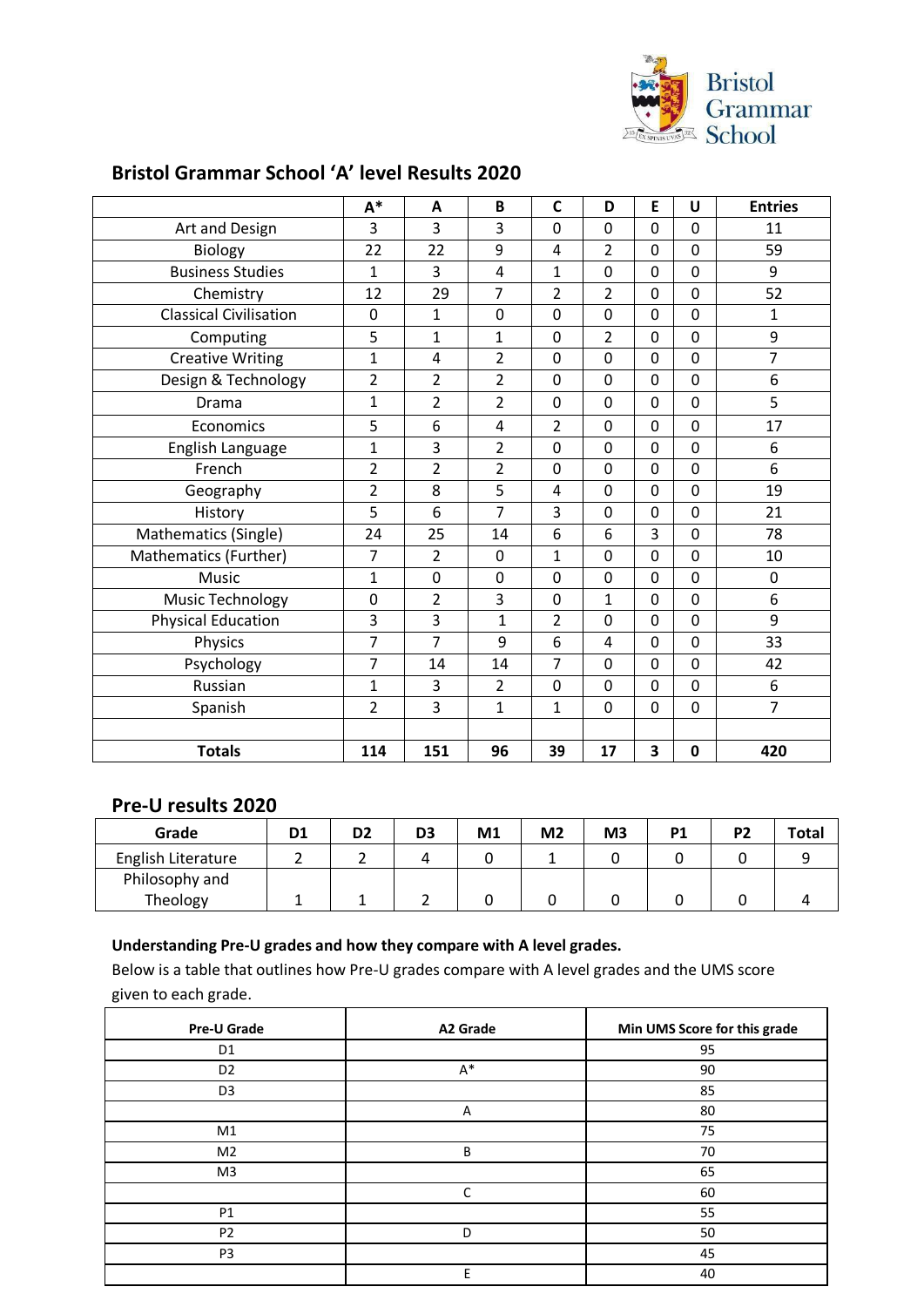

# **International Baccalaureate Diploma Results 2020**

Our first cohort of IB Diploma students received their results in July 2020 and achieved some excellent scores. The mean score achieved by BGS students was 36/45, compared to a global average of 30/45 and fewer than 5% of candidates globally gain 42+ points; the figure at BGS was 18%.

| <b>Final IB Total</b> |
|-----------------------|
| (45)                  |
| 43                    |
| 42                    |
| 40                    |
| 38                    |
| 36                    |
| 35                    |
| 34                    |
| 33                    |
| 33                    |
| 31                    |
| 27                    |

For reference, the table below shows IB scores and their approximate equivalent at A level.

| <b>IB Score</b> | Approx. A level equivalent |
|-----------------|----------------------------|
| 38              | AAA                        |
| 41              | $A^*A^*A$                  |
| 43              | $A^*A^*A^*$                |

**GCSE results on next page**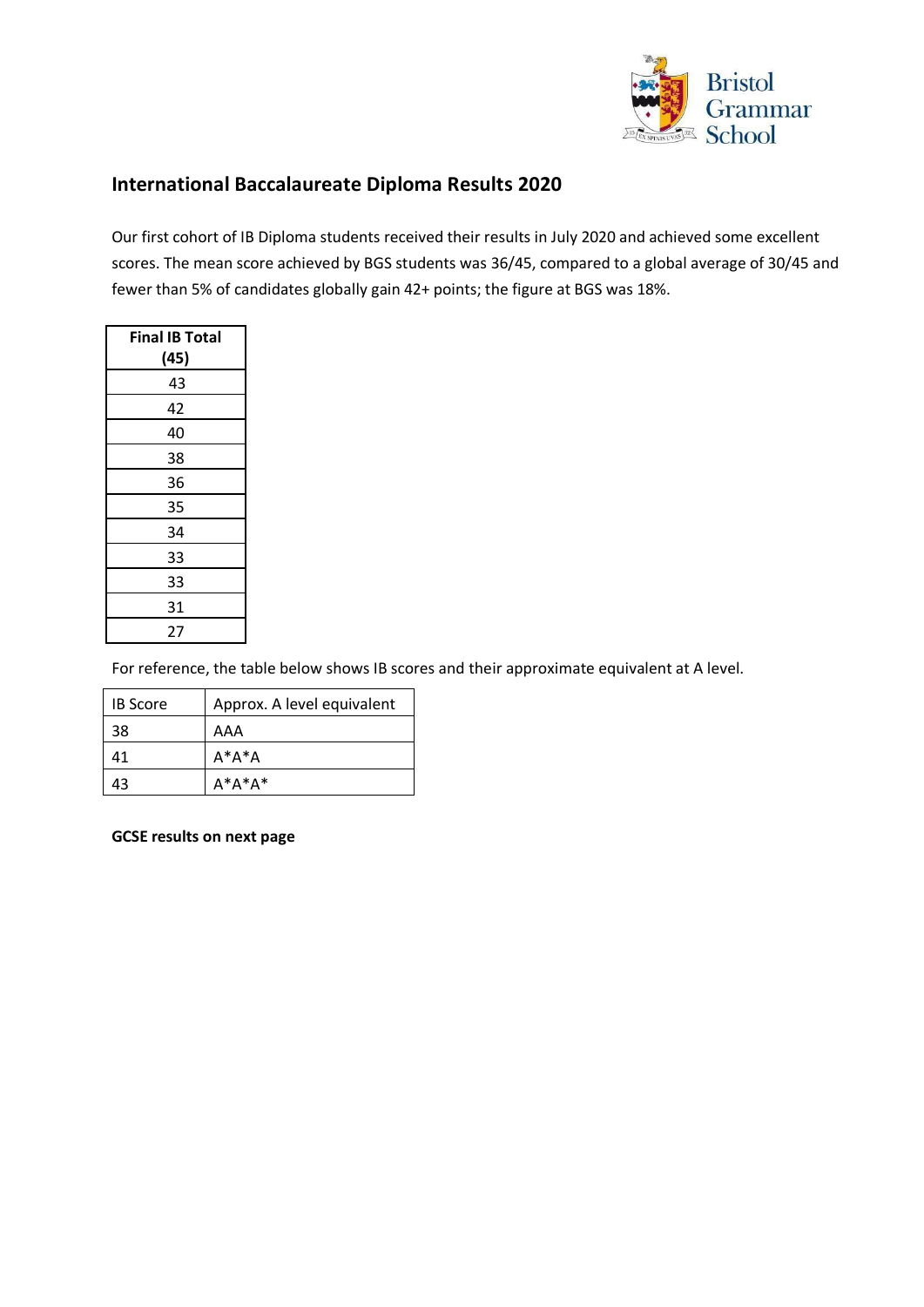

# **Bristol Grammar School GCSE Results 2020**

#### **Subjects using the new GCSE 9–1 grading system**

| Grade                             | 9              | 8              | $\overline{7}$          | 6                       | 5                       | $\overline{\mathbf{4}}$ | 3               | $\overline{2}$          | $\mathbf{1}$   | <b>Total</b>   |
|-----------------------------------|----------------|----------------|-------------------------|-------------------------|-------------------------|-------------------------|-----------------|-------------------------|----------------|----------------|
| Art                               | 6              | $\overline{7}$ | $\overline{9}$          | 8                       | 10                      | 0                       | 0               | $\overline{0}$          | $\overline{0}$ | 40             |
| <b>Biology</b>                    | 39             | 36             | 23                      | 20                      | 4                       | $\overline{2}$          | $\mathbf 0$     | 0                       | $\mathbf 0$    | 124            |
| <b>Business</b><br><b>Studies</b> | 5              | 6              | 12                      | 8                       | 6                       | $\mathbf{1}$            | 0               | 0                       | $\mathbf 0$    | 38             |
| Chemistry                         | 38             | 26             | 27                      | 16                      | 11                      | 3                       | $\mathbf{1}$    | $\mathbf{1}$            | $\mathbf 0$    | 123            |
| Classical<br>Civilisation         | 8              | 11             | 12                      | 13                      | $\overline{2}$          | $\overline{4}$          | $\overline{2}$  | $\mathbf 1$             | $\mathbf 0$    | 53             |
| Computer<br>Science               | 6              | 6              | 3                       | 6                       | $\overline{7}$          | $\mathbf{1}$            | $\mathbf{1}$    | $\mathbf 0$             | $\mathbf 0$    | 30             |
| Dance                             | $\mathbf{1}$   | $\overline{2}$ | $\mathbf 0$             | $\mathbf{1}$            | $\mathbf{1}$            | 0                       | 0               | $\overline{0}$          | $\mathbf 0$    | 5              |
| Design &<br>Technology            | 15             | 11             | 12                      | 6                       | 3                       | $\overline{2}$          | $\mathbf 0$     | $\pmb{0}$               | $\pmb{0}$      | 49             |
| Drama                             | $\overline{7}$ | $\overline{4}$ | $\overline{7}$          | 5                       | $\overline{3}$          | 0                       | 0               | $\mathbf 0$             | $\mathbf 0$    | 26             |
| English<br>Language               | 42             | 38             | 29                      | 29                      | 6                       | 3                       | $\mathbf 0$     | 0                       | $\pmb{0}$      | 147            |
| English<br>Literature             | 31             | 26             | 39                      | 35                      | 12                      | $\overline{4}$          | $\mathbf 0$     | 0                       | $\mathbf 0$    | 147            |
| French                            | 9              | 9              | 9                       | $\overline{2}$          | $\overline{\mathbf{4}}$ | $\overline{2}$          | $\mathbf{1}$    | $\mathbf 0$             | $\mathbf 0$    | 36             |
| Geography                         | 22             | 13             | 34                      | 15                      | $\overline{4}$          | $\mathbf{1}$            | 0               | $\overline{0}$          | $\mathbf 0$    | 89             |
| German                            | 5              | 5              | 5                       | $\overline{\mathbf{4}}$ | $\overline{4}$          | $\mathbf{1}$            | 0               | $\overline{0}$          | $\mathbf 0$    | 24             |
| Greek                             | $\mathbf{1}$   | $\mathbf{1}$   | $\overline{0}$          | $\overline{0}$          | $\overline{0}$          | $\overline{0}$          | 0               | $\overline{0}$          | $\mathbf 0$    | $\overline{2}$ |
| History                           | 41             | 29             | 15                      | $\overline{9}$          | 5                       | $\overline{0}$          | $\mathbf 0$     | 0                       | $\mathbf 0$    | 99             |
| Latin                             | 10             | $\overline{4}$ | $\overline{3}$          | $\mathbf{1}$            | 0                       | $\overline{0}$          | 0               | 0                       | $\mathbf 0$    | 18             |
| Mathematics                       | 48             | 37             | 29                      | 21                      | 8                       | 3                       | $\mathbf 0$     | 0                       | $\mathbf 0$    | 146            |
| Further<br>Maths                  | 13             | 5              | 5                       | $\overline{2}$          | 0                       | $\mathbf 0$             | 0               | 0                       | 0              | 25             |
| Music                             | 11             | 8              | 6                       | $\mathbf{1}$            | $\mathbf 0$             | $\mathbf{1}$            | $\mathbf 0$     | $\mathbf 0$             | $\mathbf 0$    | 27             |
| Physical<br>Education             | $\overline{7}$ | 8              | 12                      | 8                       | $\overline{4}$          | $\overline{2}$          | 0               | 0                       | 0              | 41             |
| Physics                           | 31             | 40             | 25                      | 15                      | 11                      | $\overline{2}$          | $\mathbf 0$     | 0                       | $\mathbf 0$    | 124            |
| Religious<br><b>Studies</b>       | 6              | 4              | 6                       | 3                       | $\mathbf 0$             | $\pmb{0}$               | 0               | $\mathbf 0$             | $\mathbf 0$    | 19             |
| Russian                           | 5              | $\overline{2}$ | $\overline{\mathbf{4}}$ | 3                       | $\mathbf{1}$            | 0                       | 0               | $\pmb{0}$               | $\pmb{0}$      | 15             |
| Science<br>(Dual)                 | $\mathbf 0$    | $\pmb{0}$      | 3                       | 13                      | 9                       | 16                      | 4               | $\mathbf{1}$            | $\pmb{0}$      | 46             |
| Spanish                           | 14             | $\overline{7}$ | 14                      | 8                       | 13                      | 4                       | $\mathbf{1}$    | 0                       | $\mathbf 0$    | 61             |
| <b>Total</b>                      | 421            | 345            | 343                     | 252                     | 128                     | $\overline{52}$         | $\overline{10}$ | $\overline{\mathbf{3}}$ | $\mathbf 0$    | 1554           |

#### **A\*-G IGCSE**

| Grade            | <b>A</b> *<br><b>.</b> | . . |  | . . | <b>Entries</b>      |
|------------------|------------------------|-----|--|-----|---------------------|
| Food & Nutrition |                        |     |  |     | $\overline{ }$<br>ᆚ |